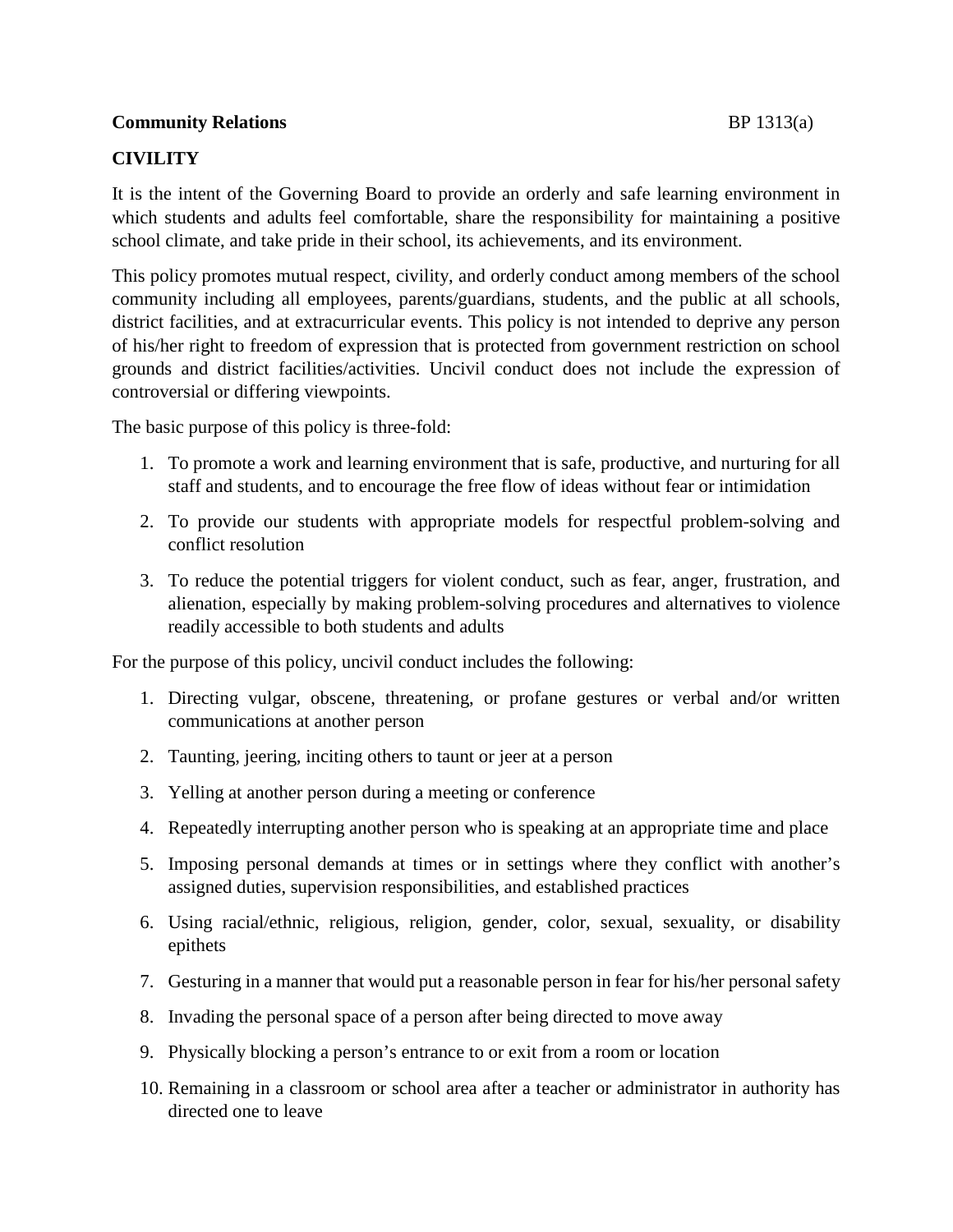11. Conduct which is likely to interfere with the peaceful conduct of the activities of the campus or facility

Persons who perceive they have been subjected to uncivil conduct will be urged to resolve their concerns through simple, direct, or assisted communication with the person(s) at the source of the concern. When this is not possible or appropriate, any person who needs help identifying and/or using appropriate problem-solving procedures may seek assistance from the school administrator. Persons are encouraged to work on issues of concern promptly, and preferably, no later than two days after an incident has occurred. No retaliation will be permitted against persons for working in good faith under this policy and its related administrative regulations to resolve concerns.

This policy seeks to promote a school and workplace culture of respect and civility. Severe or persistent acts of uncivil conduct may, however, violate other school rules, such as the district's policies against harassment and sexual harassment or specific conduct codes. Violation of such policies may result in discipline, removal from district facilities and events, adverse employment action, or criminal charges as applicable. Nothing in this policy is intended to interfere with the ability of school officials to maintain order and discipline in the schools or to enforce school rules and applicable laws.

*Legal Reference: (see next page)*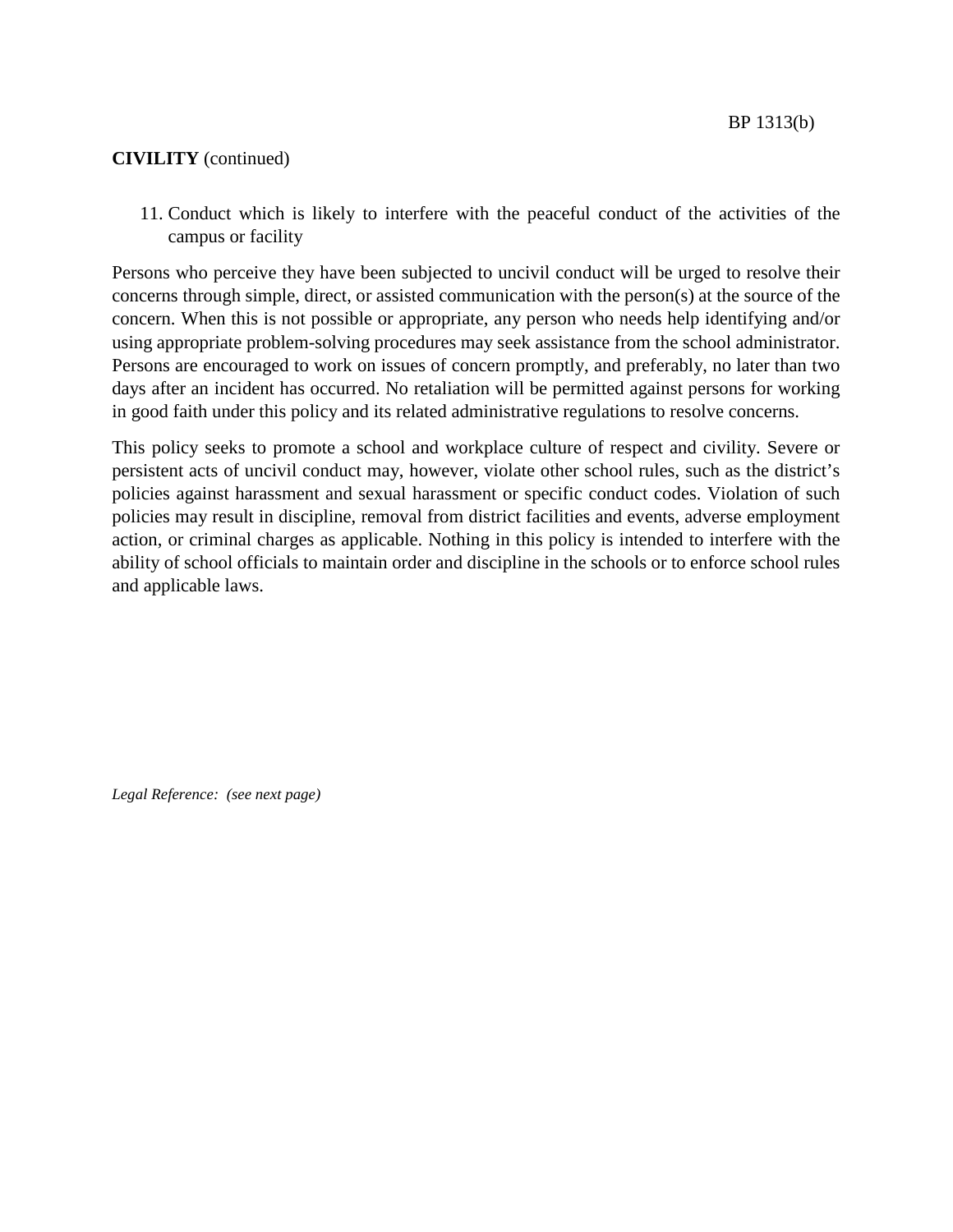BP 1313(c)

## **CIVILITY** (continued)

*Legal Reference:*

*EDUCATION CODE 35160 Authority of Governing Board 35130.1 Authority of School Districts 44810 Willful Interference 44811 Disruption PENAL CODE 243.2 Battery on School Property 415.5 Disturbance of Peace of School 626.7 Failure to Leave Campus or Facility 626.8 Disruptive Presence at School 627.7 Punishment for Refusal to Leave School Grounds*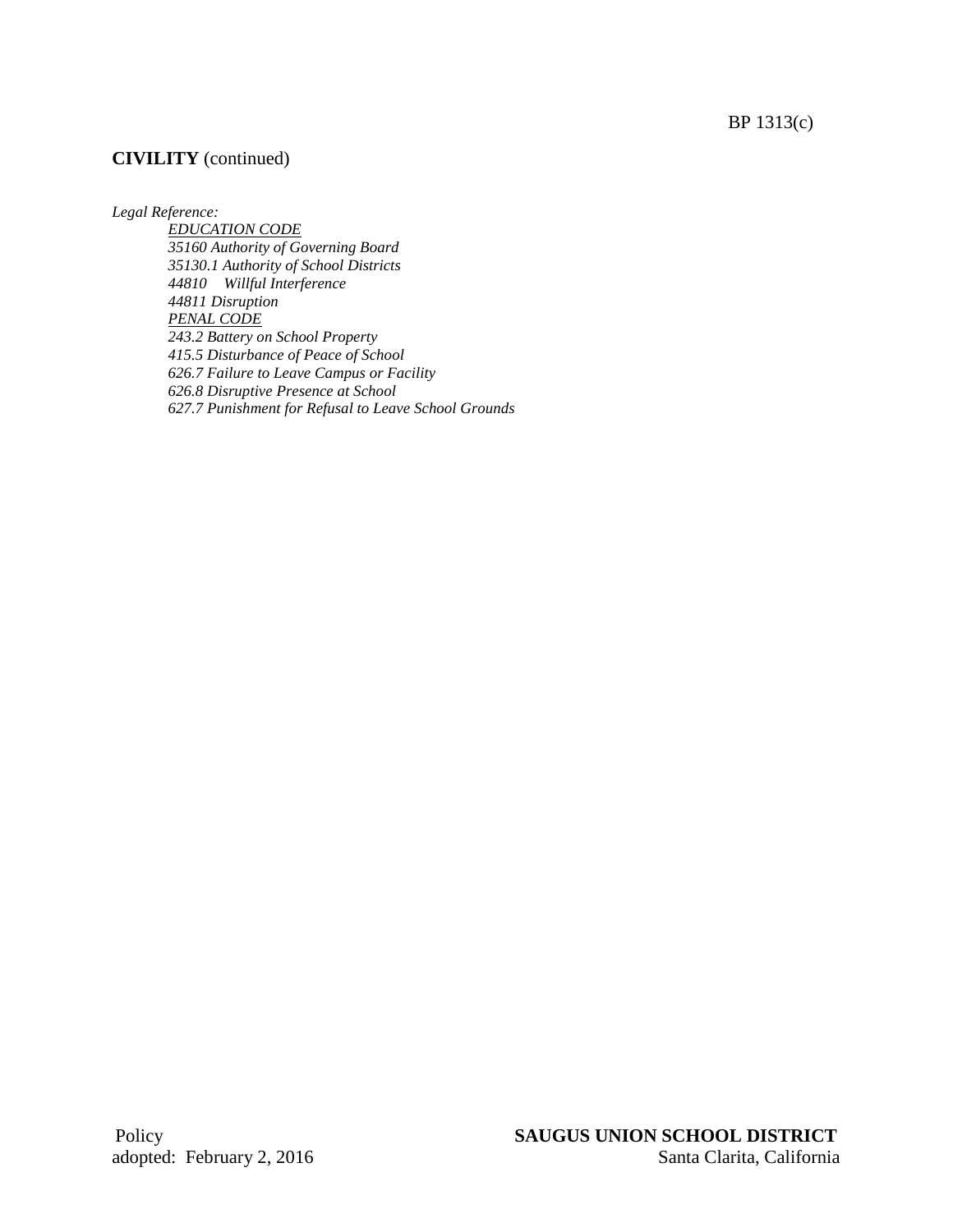### **Community Relations** AR 1313(a)

# **CIVILITY**

It is the intent of this administrative regulation to provide orderly educational and administrative guidelines to ensure that schools, administrative offices, facilities, and activities are free from uncivil conduct as specified in BP 1313 and that unauthorized persons are prevented from entering school/district grounds, facilities, and/or activities. Members of the district community (defined as all employees, parents, students, and the public, hereinafter collectively referred to as "school community") will treat one another with civility and expect the same in return. The district encourages positive communication and discourages conduct likely to interfere with peaceful conduct of the school, facility, or activity. The district seeks public cooperation with this endeavor.

The following are recommended guidelines to minimize disruptions on school/district facilities and activities. It is the responsibility of all school community members to conduct themselves and communicate with others in an appropriate manner. In the event a person becomes disruptive, threatening, or verbally/physically abusive to any other member of the school community, corrective steps will be applied to restore a safe environment.

In addition to this administrative regulation, student behavior is separately addressed by district policies, the Education Code, the Penal Code, and the Discipline Policy/Student Behavior Codes at each school. Employer/employee conduct is also covered by the district Board policies governing harassment, sexual harassment, and applicable state and federal laws.

Community Relations

#### **1. Conduct on School Property**

- a. Parents/guardians are to discuss with teachers all matters related to their child(ren) when the teacher or staff person is not engaged in supervising school activities or teaching his/her class.
- b. Parents/guardians are encouraged to make appointments with staff members whenever possible.
- c. All discussions with members of school staff shall be conducted in such a manner that their speech and/or conduct will not interfere with the peaceful conduct of the activities of the campus or the facility. Any person who speaks or acts in any manner constituting uncivil conduct as defined in the Civility policy will be asked to speak or act appropriately or the meeting will be immediately terminated and the school office or administrator(s) notified. The discussions will be permitted to continue if the person agrees to conduct himself/herself in accordance with the Civility policy.
- d. Any staff member who believes that he/she is being addressed in a manner likely to interfere with the peaceful conduct of the activities of the campus or facility shall immediately report the incident to the office. Such staff member may submit an incident report to the administrator or designee.
- e. The administrator or designee shall escort the parent/guardian or other person to the office and meet with them about their concerns. The administrator or designee shall inform the parent/guardian or other person of the expected conduct of that person while conducting business on the school campus/district facility and the consequences for non-compliance. An incident report will be completed.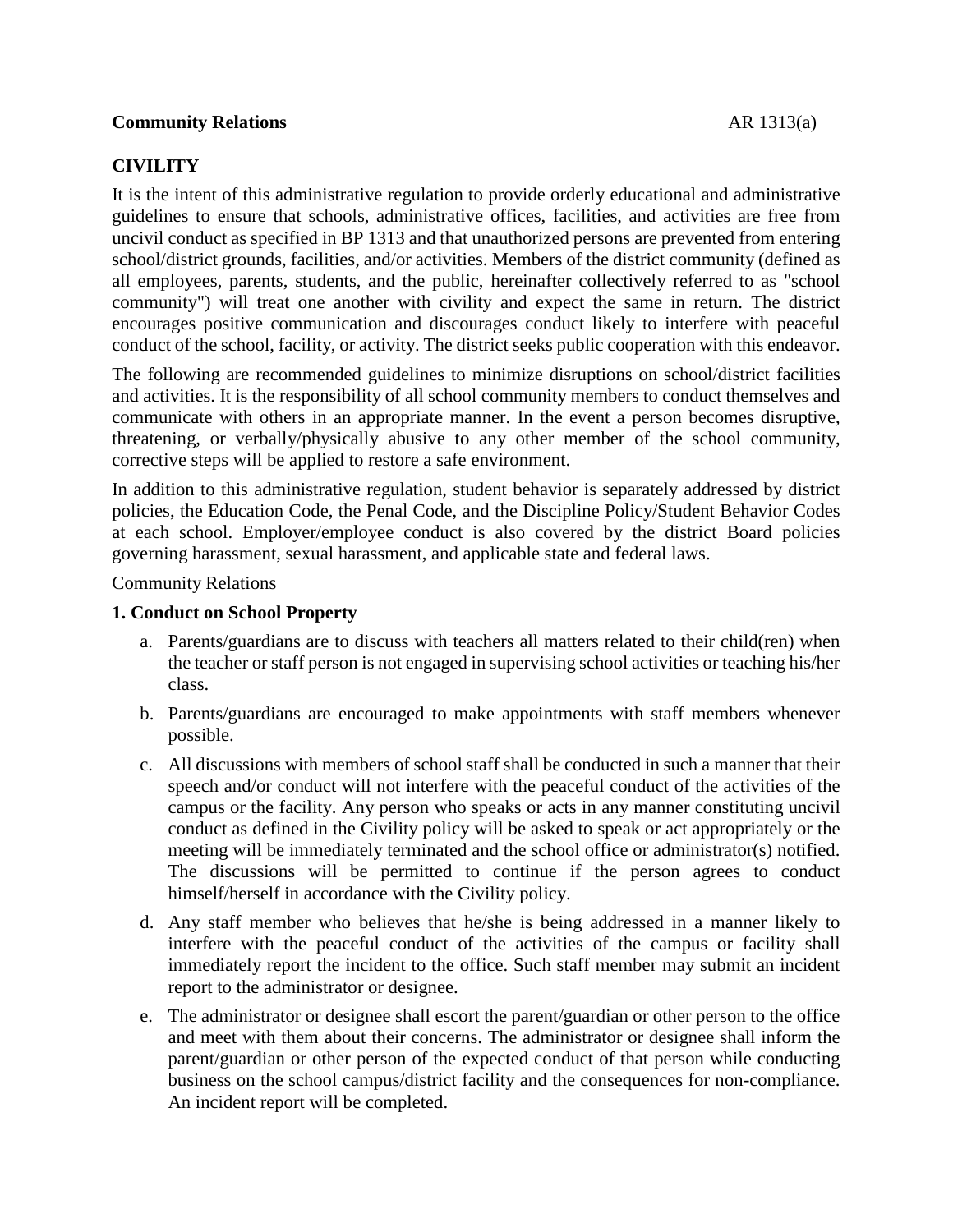- f. If the parent/guardian or other person who refuses to comply with the request by the administrator or designee to comply with the expected conduct while conducting business on the school campus/district facility, the administrator or designee shall direct the parent/guardian or other person to leave the school campus/district facility and not to return to the school campus/district facility for a minimum of seven days. If necessary, assistance from law enforcement may be requested by the administrator/designee. The administrator or designee shall then inform the appropriate assistant superintendent.
- g. Any parent/guardian or other person who does not comply with the direction from the administrator or designee of the expected conduct, shall be notified in writing that their presence on the school campus/district facility is disruptive. The written notification will provide that if such parent/guardian or other person willfully and knowingly re-enters the school campus/district facility after being directed to leave, that he/she may be charged with a violation of Penal Code [626.7,](http://www.gamutonline.net/district/newportmesa/displayPolicy/169387/1) and be subject to all the penalties contained therein. Further, said written notification will include instructions and restrictions that will apply to all future visits to a school campus/district facility or any school/district-related event, and may include future consequences and possible legal action.

## **2. Participant/Spectator Conduct Extracurricular Events**

- a. Any participant/spectator who behaves in an uncivil manner during an extracurricular event may be warned, ejected from the event, and/or denied admission to school events for up to one calendar year.
	- (1) Disrupting or threatening to disrupt school activities and/or events
	- (2) Threatening the health or safety of participants, spectators, officials, or staff
	- (3) Causing property damage
	- (4) Continuing a pattern of unauthorized entry on school district property
	- (5) Using obscenities or repeatedly speaking in an insulting and/or demeaning manner.
- b. Any person who knows, prior to a school event, of potential uncivil behavior at the event should report such information to an administrator/designee so that preventative action can be taken.
- c. Any person should report acts of uncivil behavior at an event, to an administrator or designee, and if necessary, summon law enforcement. An incident report will be completed.
- d. The administrator or designee present at the event has the authority to remove any person(s) for uncivil conduct as defined in the Civility policy, at a school event. If a person refuses to leave upon request or returns before the specified period of time, the administrator or designee shall notify law enforcement officials. An incident report will be completed.
- e. The administrator or designee has the authority to order any such person engaging in uncivil conduct to be banned from district extracurricular events and from school district facilities, fields, or property for a specified period of time, not exceeding one year.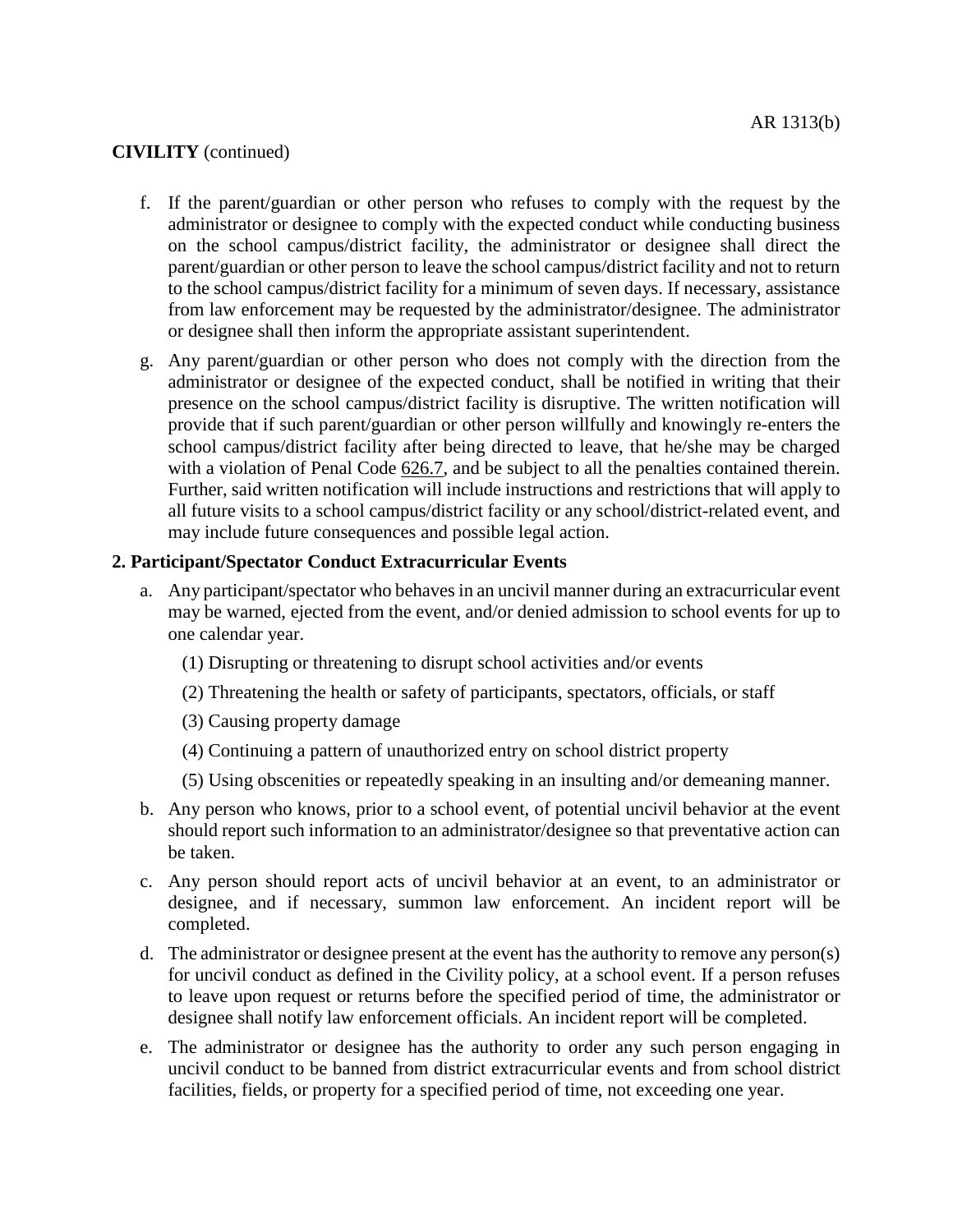- f. Any person banned from district/school extracurricular events and from school district facilities, fields, or property for a period greater than seven days, may appeal the decision to the Superintendent's designee as hereinafter provided. Any person who has been suspended or banned from attendance shall not be permitted to attend the events pending the outcome of the appeal.
	- (1) Any administrator or designee who banned the person from attending extracurricular events and from school district facilities, fields, or property may not conduct the appeal. In such case, the Superintendent's designee shall hear the appeal.
	- (2) The school district shall notify the person barred from extracurricular events and from school district facilities, fields, or property of his/her right to appeal either in person or in writing no later than five calendar days following the order banning said person from extracurricular events and from school district facilities, fields, or property. The appeal shall be filed in the Superintendent's Office within five calendars days of the first notification that the person has been banned. No untimely appeals will be accepted.
	- (3) The appeal hearing shall be scheduled within 15 calendar days following receipt by district of the request for appeal. The appeal shall be conducted in an informal manner. The person banned shall be informed of the basis for the action, the evidence, and will be given an opportunity to present his/her version of the incident and evidence.
	- (4) At the appeal hearing, technical rules of evidence shall not apply, but relevant evidence may be admitted and given probative effect only if it is the kind of evidence upon with reasonable persons are accustomed to rely in the conduct of serious affairs.

A decision of the administrator to ban the person must be supported by substantial evidence showing that the person committed the acts supporting the action to ban the person. Evidence may be presented in the form of sworn declarations which may be considered by the administrator hearing the appeal. The appellant may respond to any such evidence presented.

(5) A decision by the administrator hearing the appeal whether to uphold the ban, modify the ban, or change the ban, shall be made within five schools days following conclusion of the hearing. The decision of the administrator hearing the appeal shall be final.

### **3. Employee Relations**

- a. When it is determined by an employee that another employee is in the process of violating the provisions of this policy and the uncivil conduct is being directed toward them, that employee should immediately report the incident to his/her supervisor or designee and complete an incident report.
- b. If an employee believes the uncivil conduct directed toward him/her constitutes harassment or sexual harassment, he/she should follow the appropriate complaint procedures.
- c. When violence is directed against a district employee by another employee, or there is threat of damage or loss of their property, the employee shall immediately report the